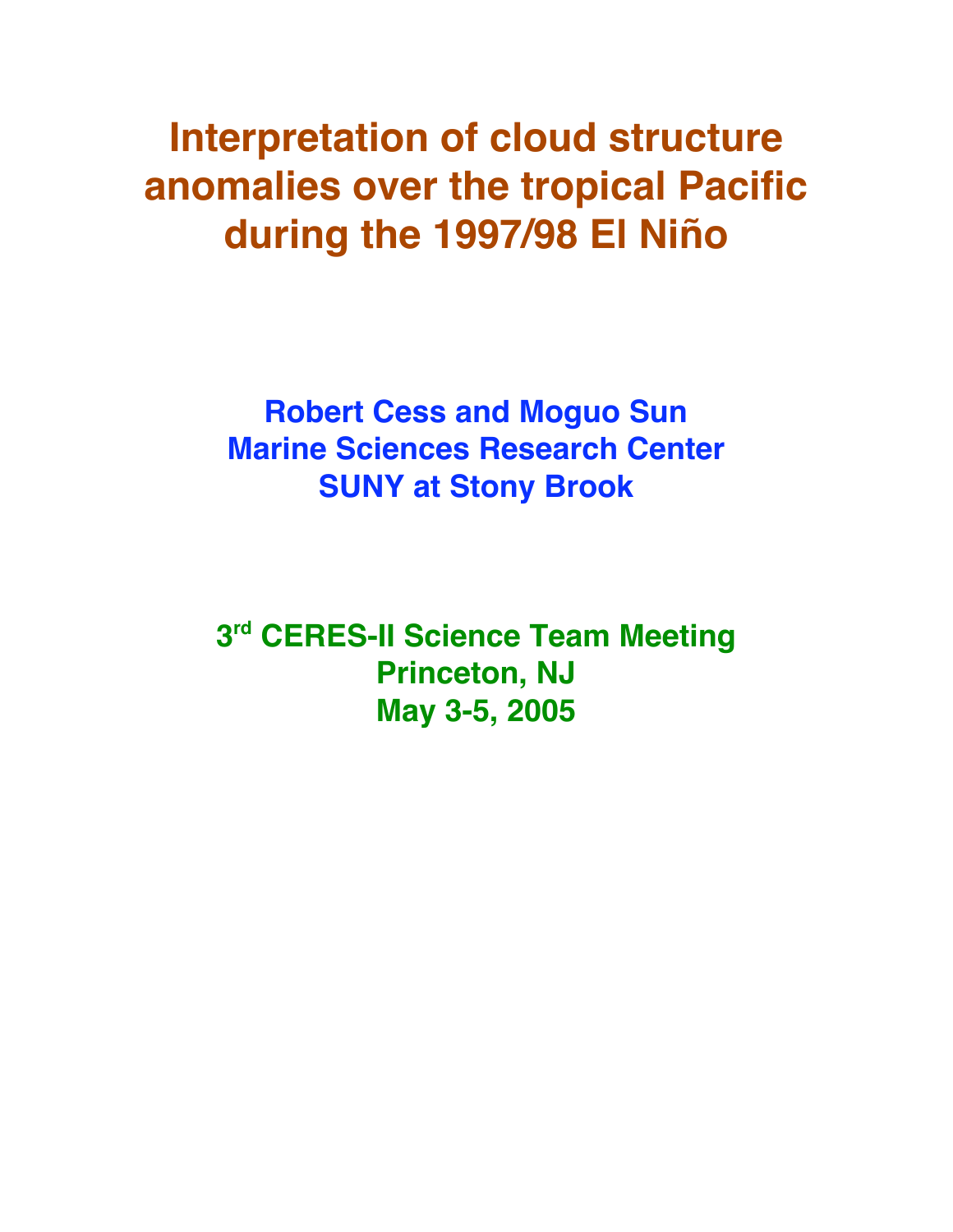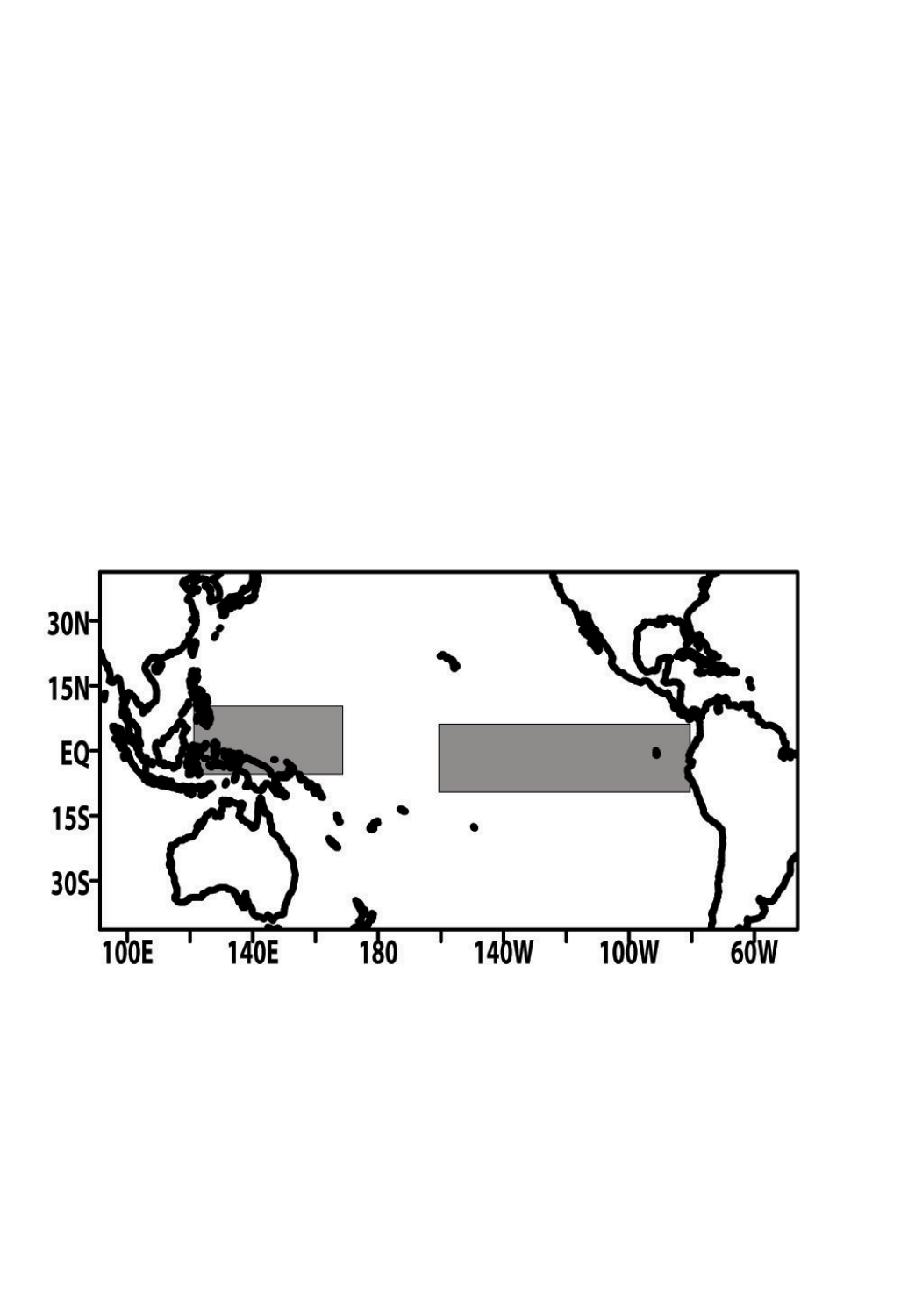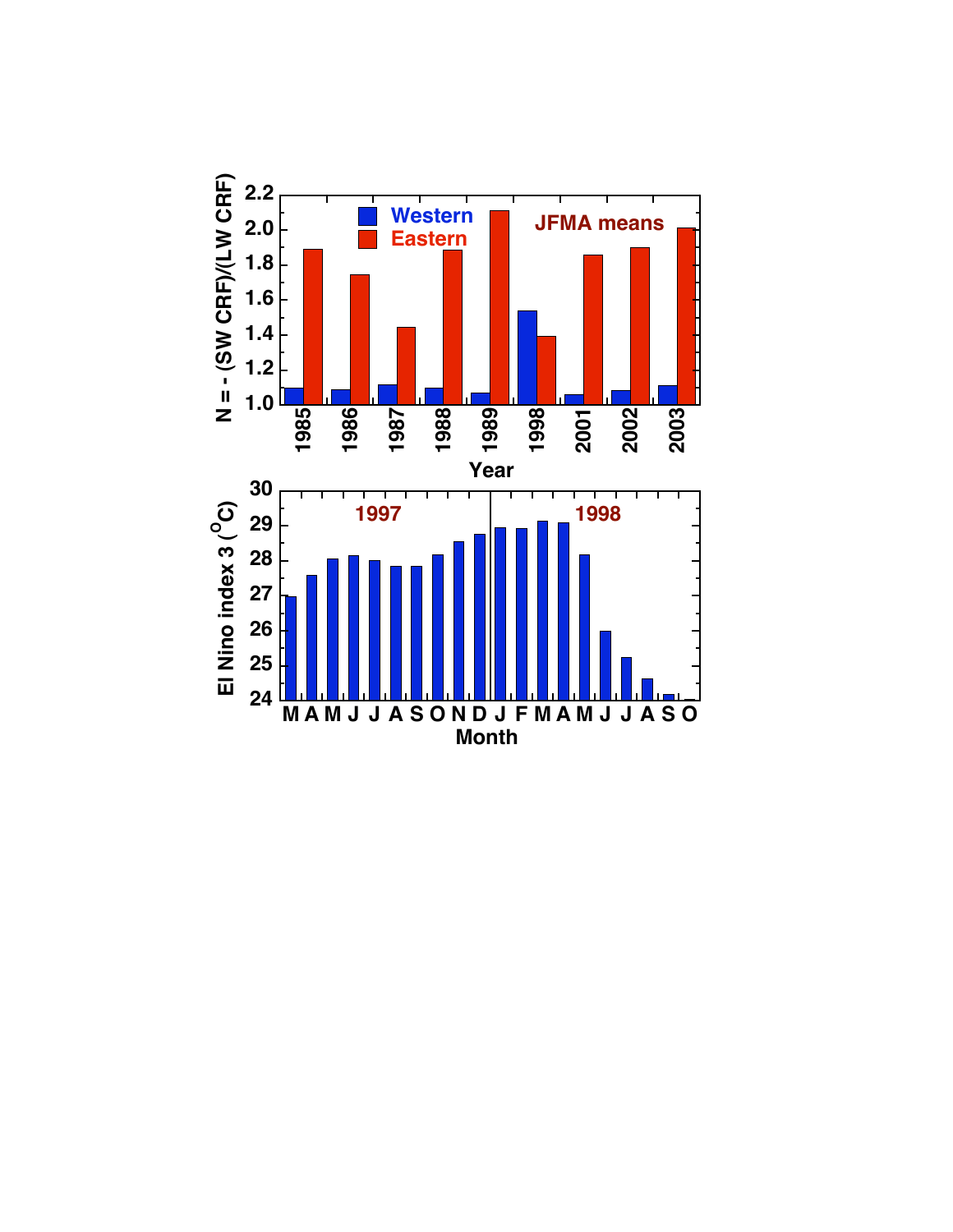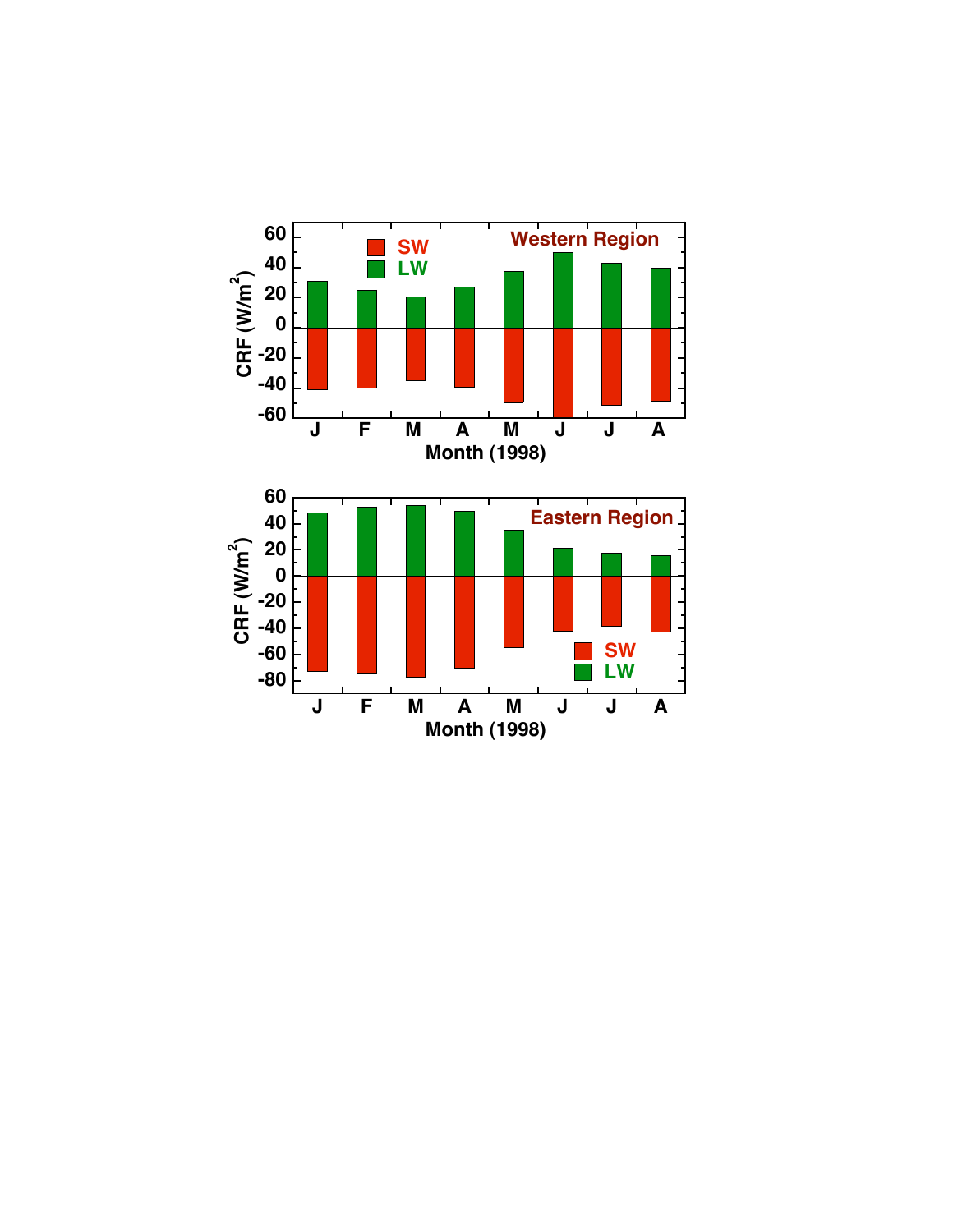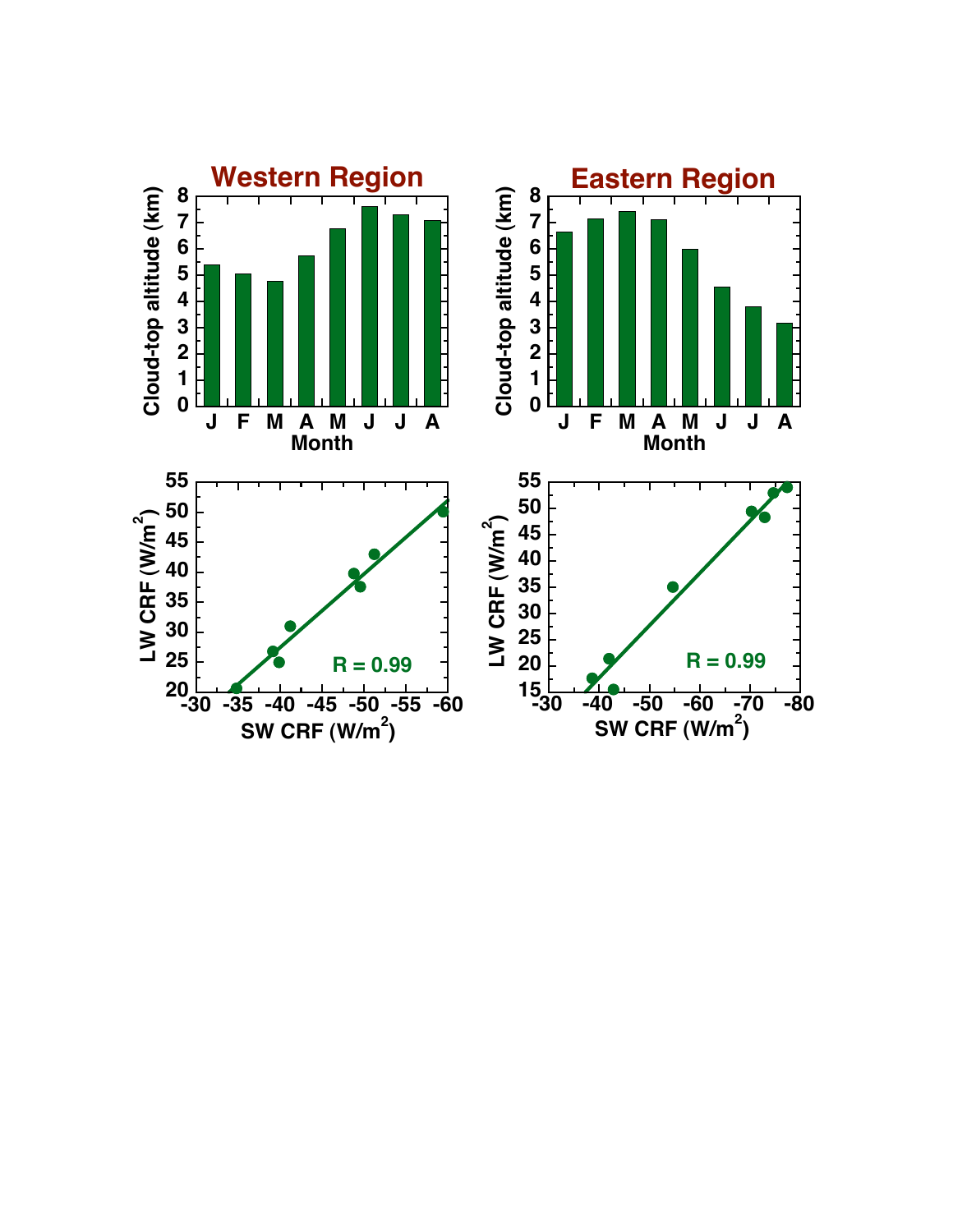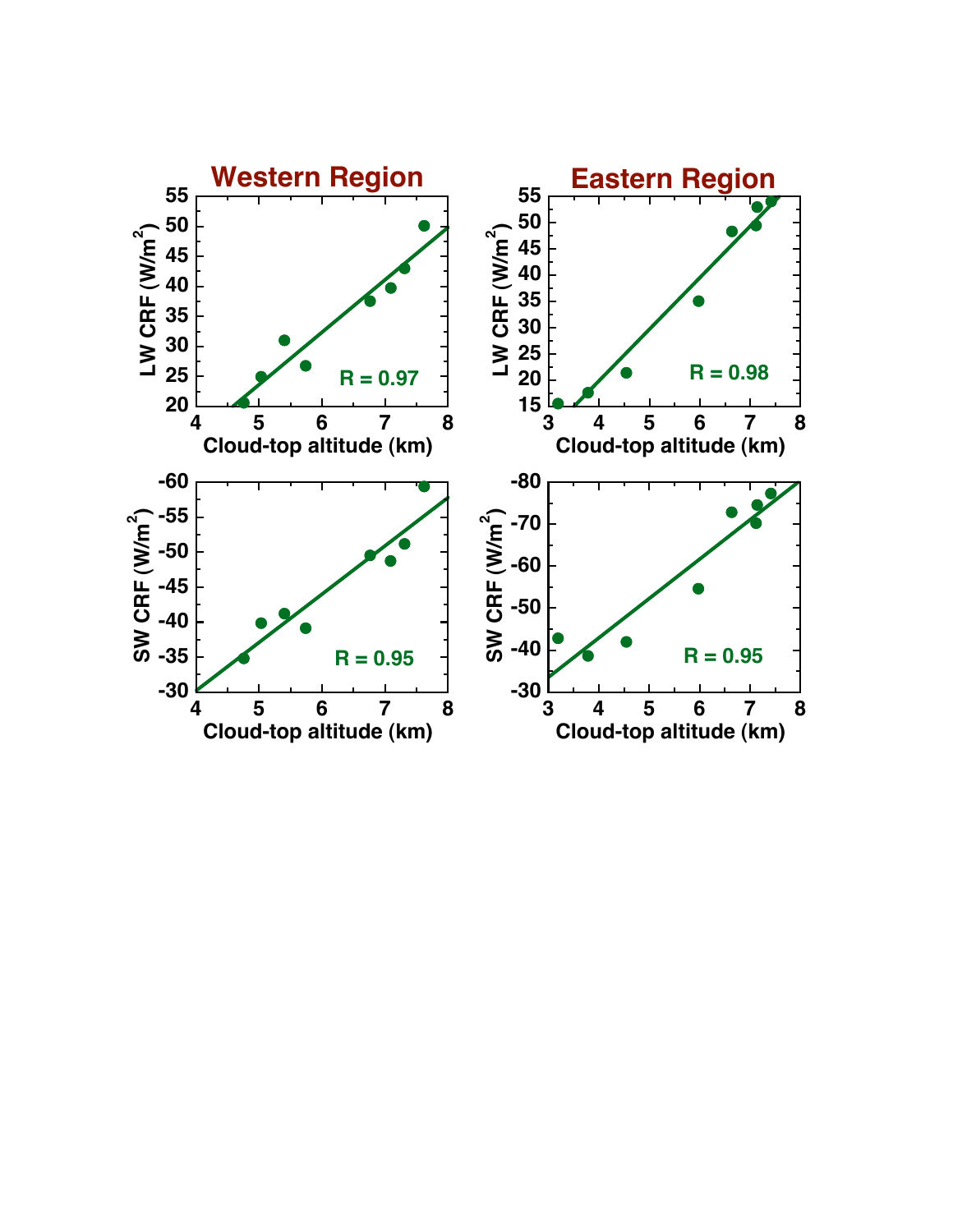## **CCM Column Radiation Model**

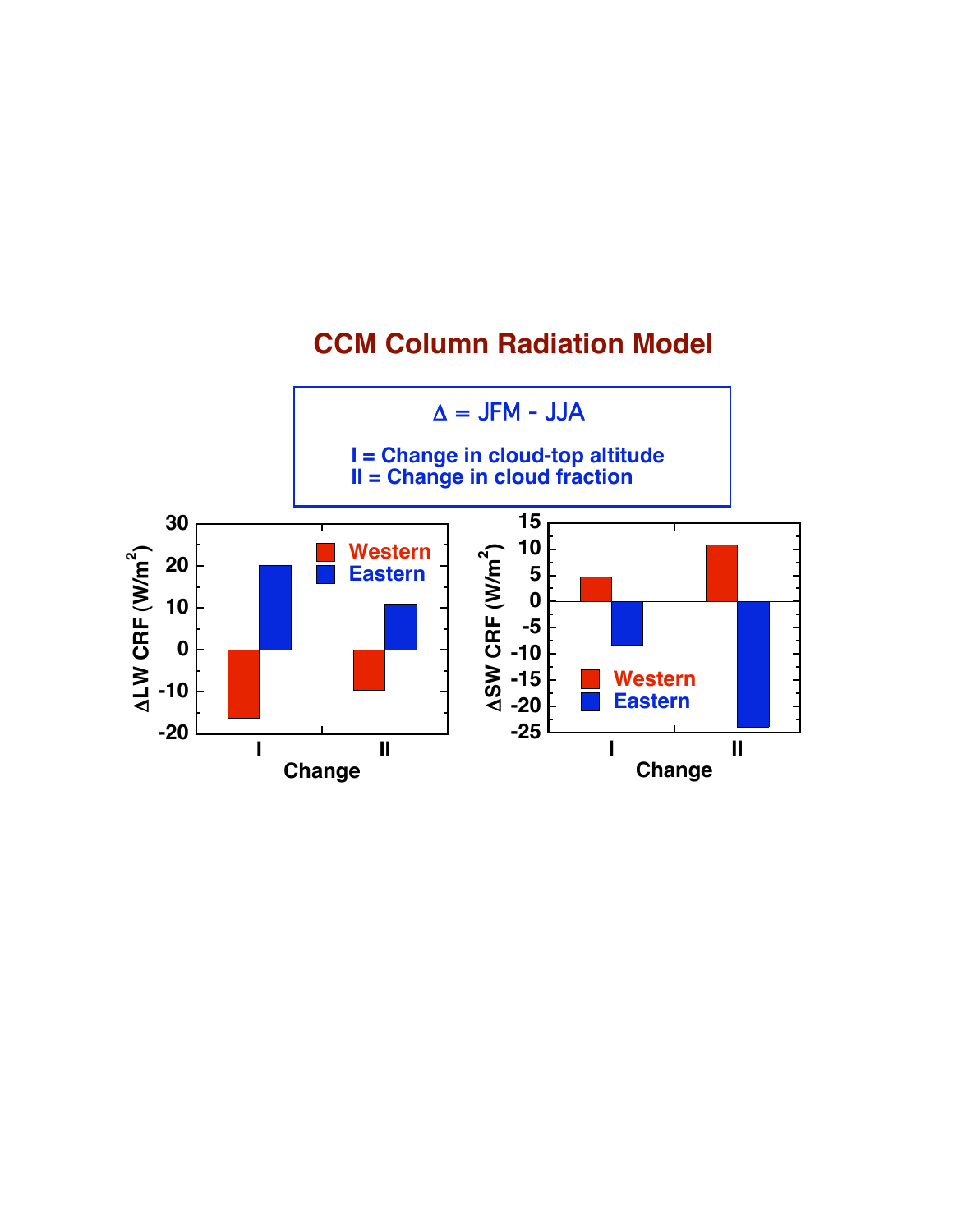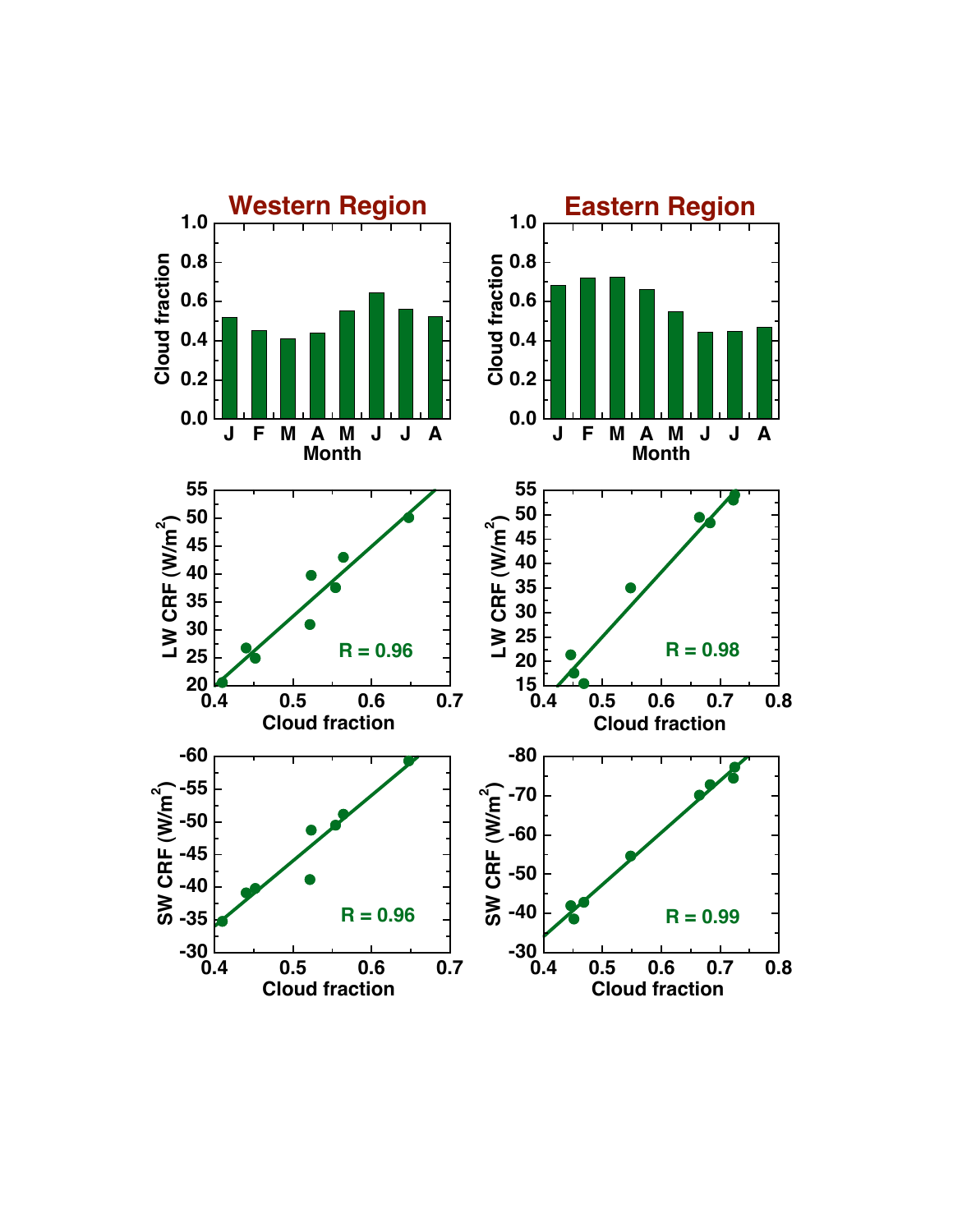